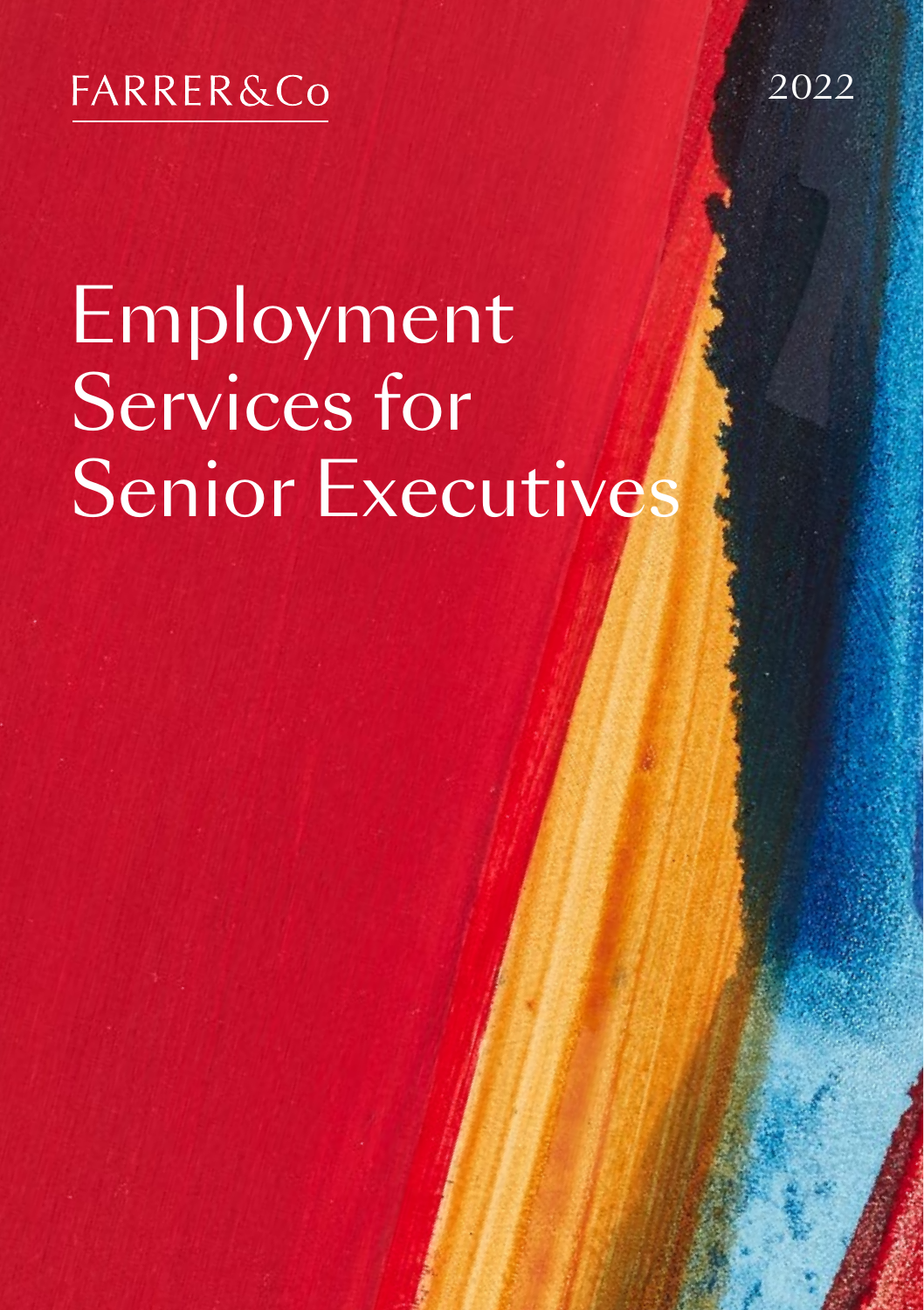## Introduction

## "

Senior Executives 3 and 200 million that the senior Executives 3 and 3 and 3 and 3 and 3 and 3 and 3 and 3 and

We can provide you with strategic, commercial and partner led advice at critical points in your career.

Our dedicated Senior Executive team at Farrer & Co are market leaders in supporting "high-flyers" from starting new employment through to negotiating their exit, and beyond.

We have breadth of experience advising senior executives across legal disciplines allowing us to provide expert, holistic advice on workplace matters involving, for example, regulatory, corporate and reputation management issues. Outside of your work life, we are on hand to assist you with personal legal matters including wealth planning, property and family law matters.

Our Senior Executive team is ranked in the top tier of advisors across the country in both the leading legal directories, Legal 500 and Chambers & Partners.

Clients describe the firm as "simply first-class; they solve every problem and are an approachable, consistently efficient and winning team."

- Employment law, Chambers UK 2021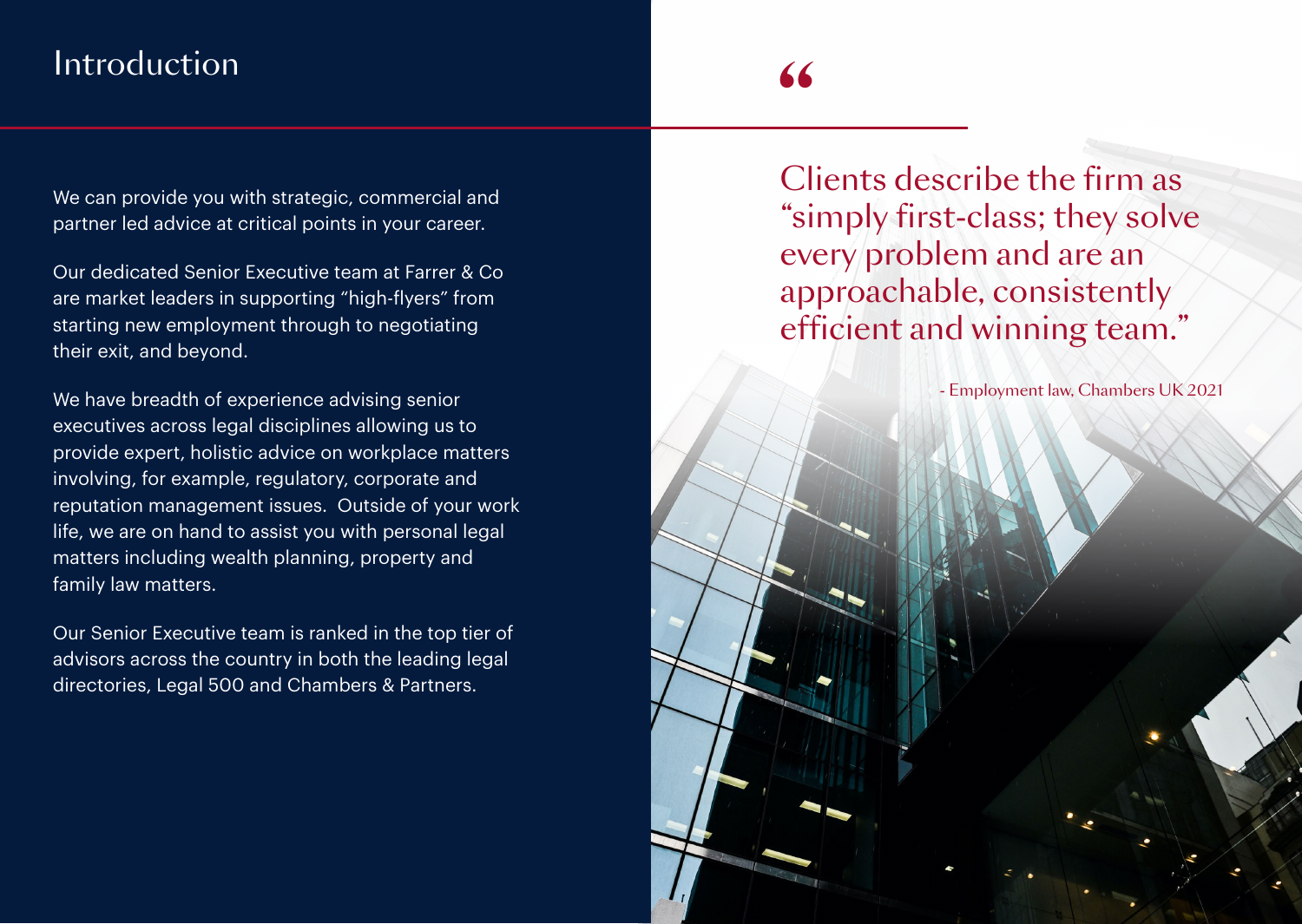#### 1. Accepting a new role

Whilst often the focus is on the negotiations surrounding an exit from a business, an area which is often rushed through is the negotiation on entry, despite the fact that this can have a substantial impact on the negotiations on your exit. We can advise you or negotiate terms on your behalf or provide support on, for instance, tax issues, ever evolving compliance and corporate governance requirements and on the Senior Managers and Certification Regime. We can also advise you and management teams investing in (often private equity backed) businesses, and executives receiving a significant proportion of your compensation package in equity.

#### 2. Advice on exits and termination negotiations

Taking the next step in your career can be stressful and uncertain. We provide strategic, commercial advice and represent clients, including PLC directors and regulated individuals, when they are exiting a business, both where it is amicable and more contentious.

#### 3. Disputes and litigation

We can advise and represent you on the steps leading up to and during litigation both in the Employment Tribunal, but also in the High Court and Court of Appeal. This includes claims relating to bonus disputes, director and shareholder disputes, partnership disputes, breach of contract, whistleblowing, discrimination, unfair dismissal, and constructive dismissal.

#### 4. Team moves and restrictive covenants

We are regularly instructed to advise on partner and other team moves and issues relating to post-termination restrictions, including pursuing and defending claims in the High Court. Given its breadth of experience, our team is well placed to provide you with not just technical, but also strategic and commercial advice.

#### 5. Investigations

If you find during the course of your career that you are the subject of an investigation, regulatory or otherwise, or you are asked to participate in an investigation, we can advise you and support you through this process. This can include communicating and liaising with company boards and regulators on your behalf. We have previously advised numerous clients on high profile investigations, including complex matters involving serious sexual misconduct allegations.

## Who we help

We advise senior executives and partners across all sectors, including prominent individuals at FTSE companies, leading banks, financial firms, retailers, media companies and well-known City partnerships. Farrer & Co's specialists have extensive experience advising board directors and senior management in both public and private companies, founders, City executives, partners and LLP members and individuals and management teams co-investing in businesses, often in sensitive situations against a background of intense media scrutiny.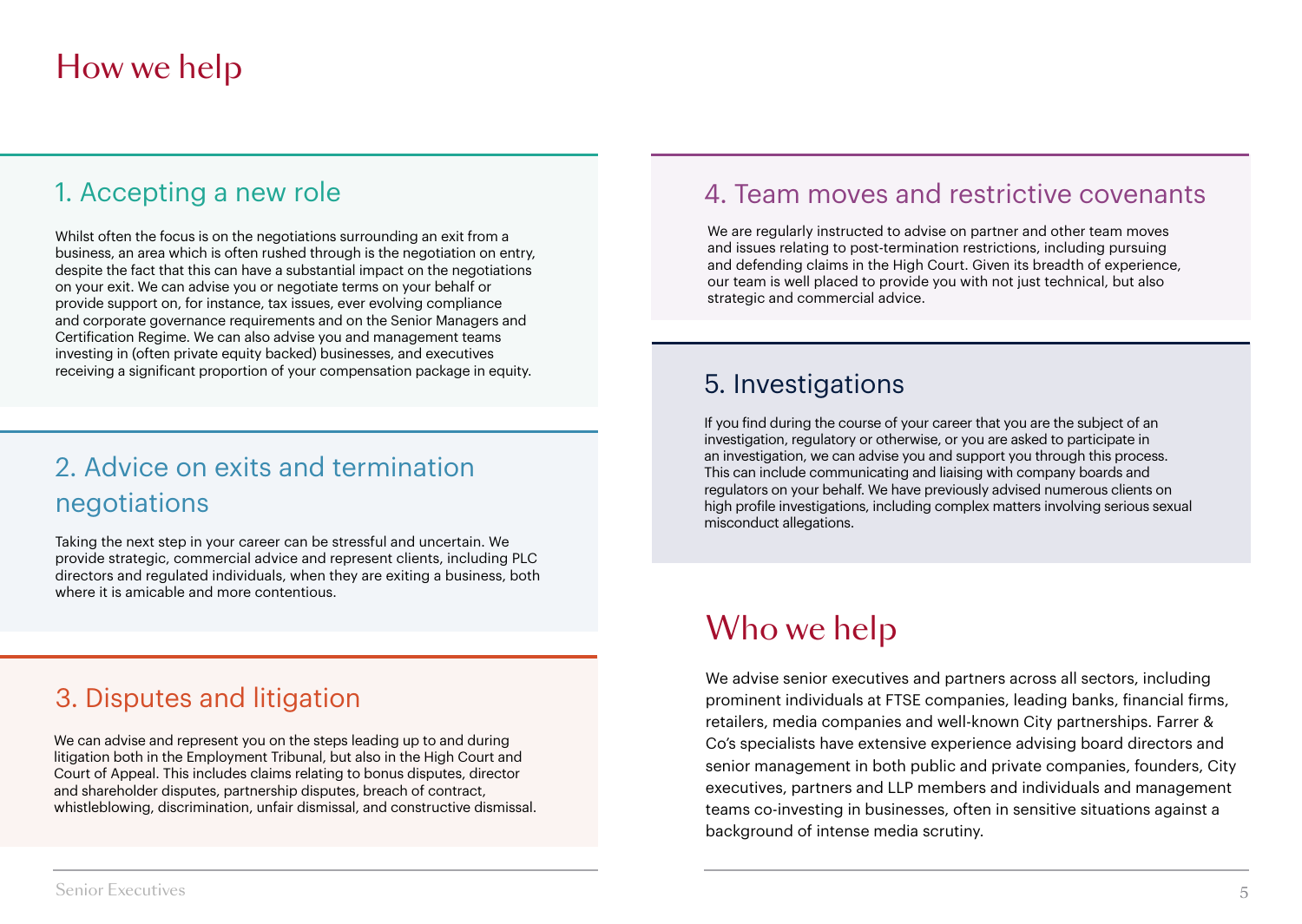# Your journey of work: how can we support you?



#### Accepting the role

- Negotiating the contractual terms
- Sign on/buyout
- Seeking regulatory approval
- Agreeing the remuneration package (including pension, shares, LTIPs, PHI and other benefits)
- Relocation benefits and immigration concerns
- Senior Managers Regime (e.g. statement of responsibilities)
- Dealing with outstanding issues from previous role (e.g. post-termination restrictions, deferred compensation)

## The day job The exit

- Director's duties
- Responding to complaints against you
- Partnership duties and liabilities
- Acting as decision maker on disciplinary and grievance issues
- Regulatory investigations
- Bullying, harassment and discrimination
- Equal pay issues
- Responding to disciplinary and performance management processes
- Contract re-negotiations
- Dealing with restructures and change of ownership
- Bonus disputes
- Reputation management

- Negotiating a settlement package
- Resignation and constructive dismissal
- Team moves

 $\mathcal{L}_{\text{max}}$ 

- Advice on post-termination restrictions
- Disputes, including in the Employment Tribunal, High Court and Court of Appeal
- Data subject access requests
- Deferred compensation
- Intellectual property disputes
- Tax planning during any garden leave / time off work
- Updating will and succession planning during any garden leave / time off work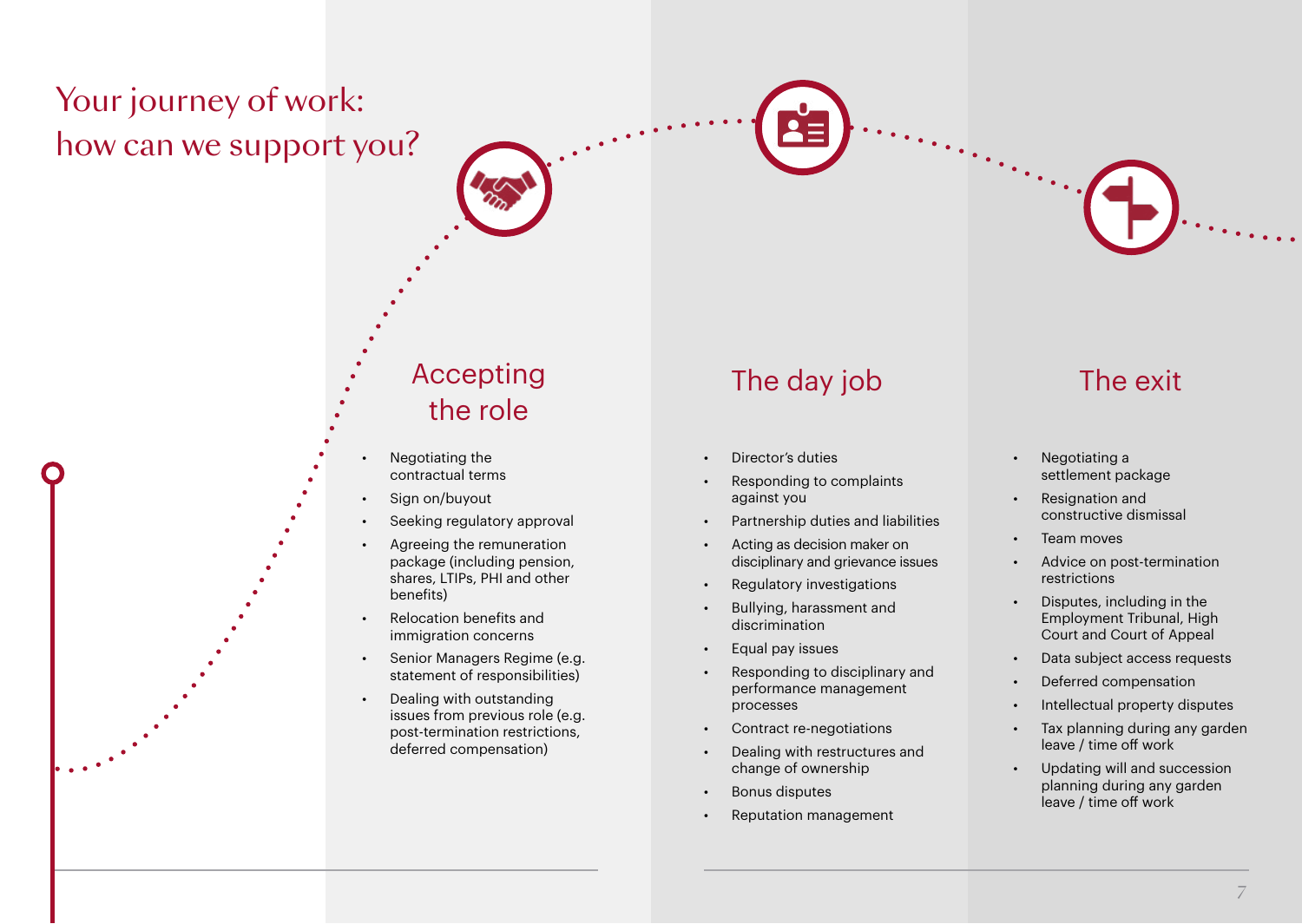## Recent examples



Advised an individual on her grievance and Employment Tribunal claim about sex and race discrimination at an international professional services firm, including her data subject access request (DSAR) strategy and engagement with an independent investigator.



Advised the CEO of a listed company facing allegations of bullying who was exonerated following an independent investigation into their actions.



Advising numerous plc directors on their appointments to and departures from the boards of major public companies.



Advised senior members of team leaving a plc on an injunction brought against them to enforce certain restrictive covenants in the High Court, successfully negotiating a settlement on their behalf.



Advised a senior executive of a listed company who was an individual defendant to a highprofile whistleblowing claim in the Employment Tribunal.



Advised a partner of a City firm in relation to serious and sexual misconduct allegations against them.



Advised an independent non-executive director of a listed multinational on an investigation into a grievance of bullying and harassment raised against a senior member of the executive team.



Regularly advised on new partner hires entering a professional services firm, including their restrictive covenants, notice and garden leave provisions and often involving a cross-border element.



Advised a partner of a US law firm in relation to discrimination claims in the Employment Tribunal.



Acted for a group of partners leaving a well-known private equity firm, involving extensive negotiations and considerable media attention.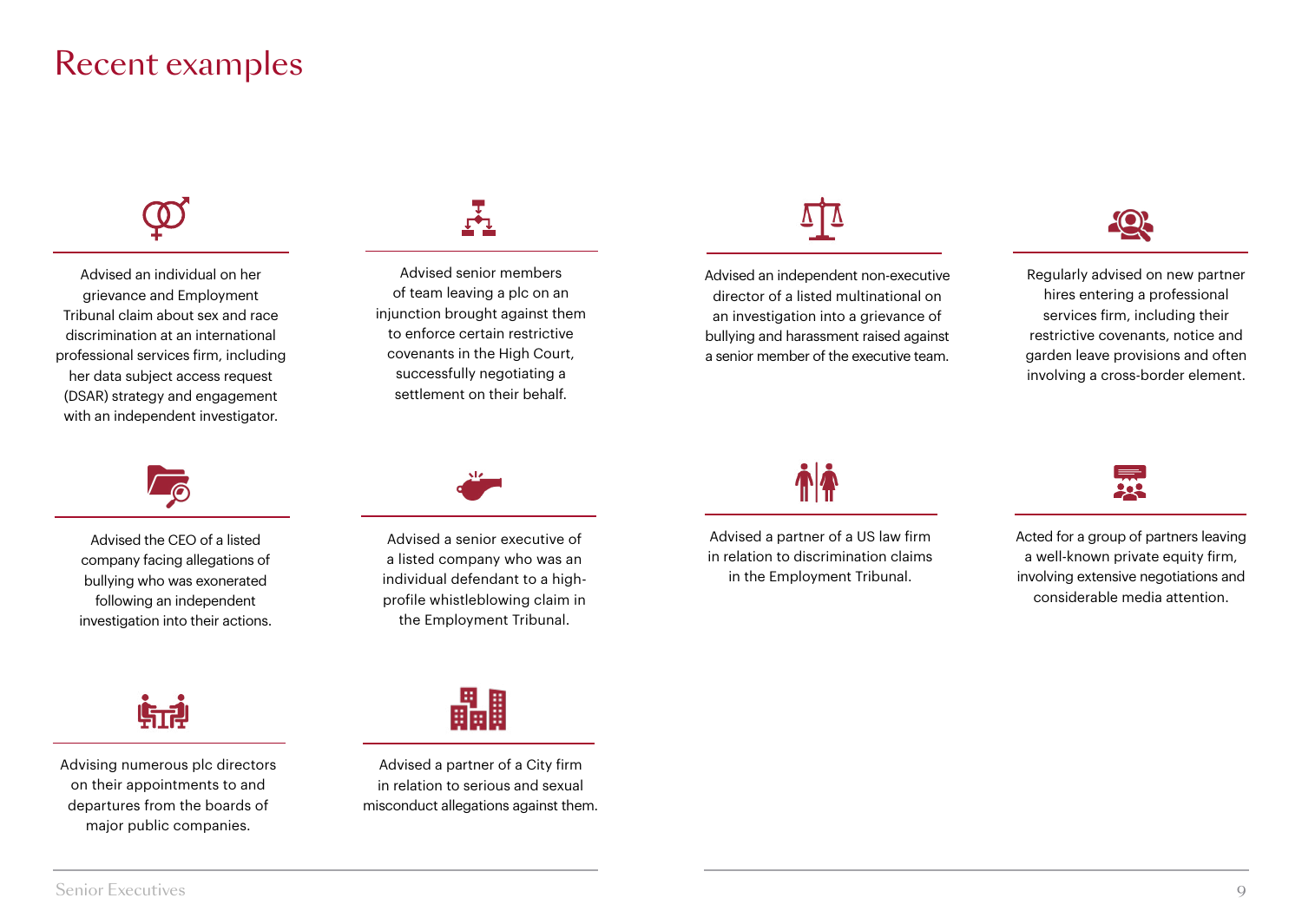# Why Farrer & Co?

| Approach              | We are independent lawyers with integrity who will take a robust, while<br>pragmatic approach, understanding the bigger picture, the world in<br>which you operate and your ultimate long-term goals. We pride ourselves<br>in being lawyers who can respond quickly with emotional intelligence in<br>fraught situations as well as having a close eye to the commercial issues<br>and pressures in the case.                                                                                                                                                                                                                                                 |
|-----------------------|----------------------------------------------------------------------------------------------------------------------------------------------------------------------------------------------------------------------------------------------------------------------------------------------------------------------------------------------------------------------------------------------------------------------------------------------------------------------------------------------------------------------------------------------------------------------------------------------------------------------------------------------------------------|
| Expertise             | We have a cross-practice, specialist team of lawyers to provide you with holistic,<br>strategic advice, including experts in regulatory issues, tax, immigration,<br>employment, partnerships, reputation management and disputes. We are<br>acknowledged leaders in this field, with both the team and individual lawyers<br>listed in legal directory rankings, and we are known for being instructed on<br>the most high profile and prestigious individual and team appointments and<br>departures. As a firm which also regularly advises high profile employers, we are<br>able to use this insight and experience to deliver the best outcomes for you. |
| Scale                 | We are experienced in advising across the full spectrum of cases, from<br>negotiating terms on entry and exit of employment to cross-border,<br>career changing litigation and investigations involving regulators and<br>other third parties.                                                                                                                                                                                                                                                                                                                                                                                                                 |
| Organisation          | Clients instruct us for our sound judgment and ability to provide strategic<br>and commercial advice, often in time pressured situations and on matters<br>that can have a significant impact on their reputations. We have depth of<br>experience across all levels of the team but provide a partner-led service<br>appropriate to your needs.                                                                                                                                                                                                                                                                                                               |
| <b>Client focused</b> | We treat every relationship we develop as one for the long term,<br>regardless of the size of the matter we are instructed on. We can advise<br>you throughout your career, on employment issues, but also on corporate<br>or investment matters for new ventures or in relation to property, wealth<br>succession or family issues, tailoring our strategic approach around your<br>personal style, priorities, goals and budget.                                                                                                                                                                                                                             |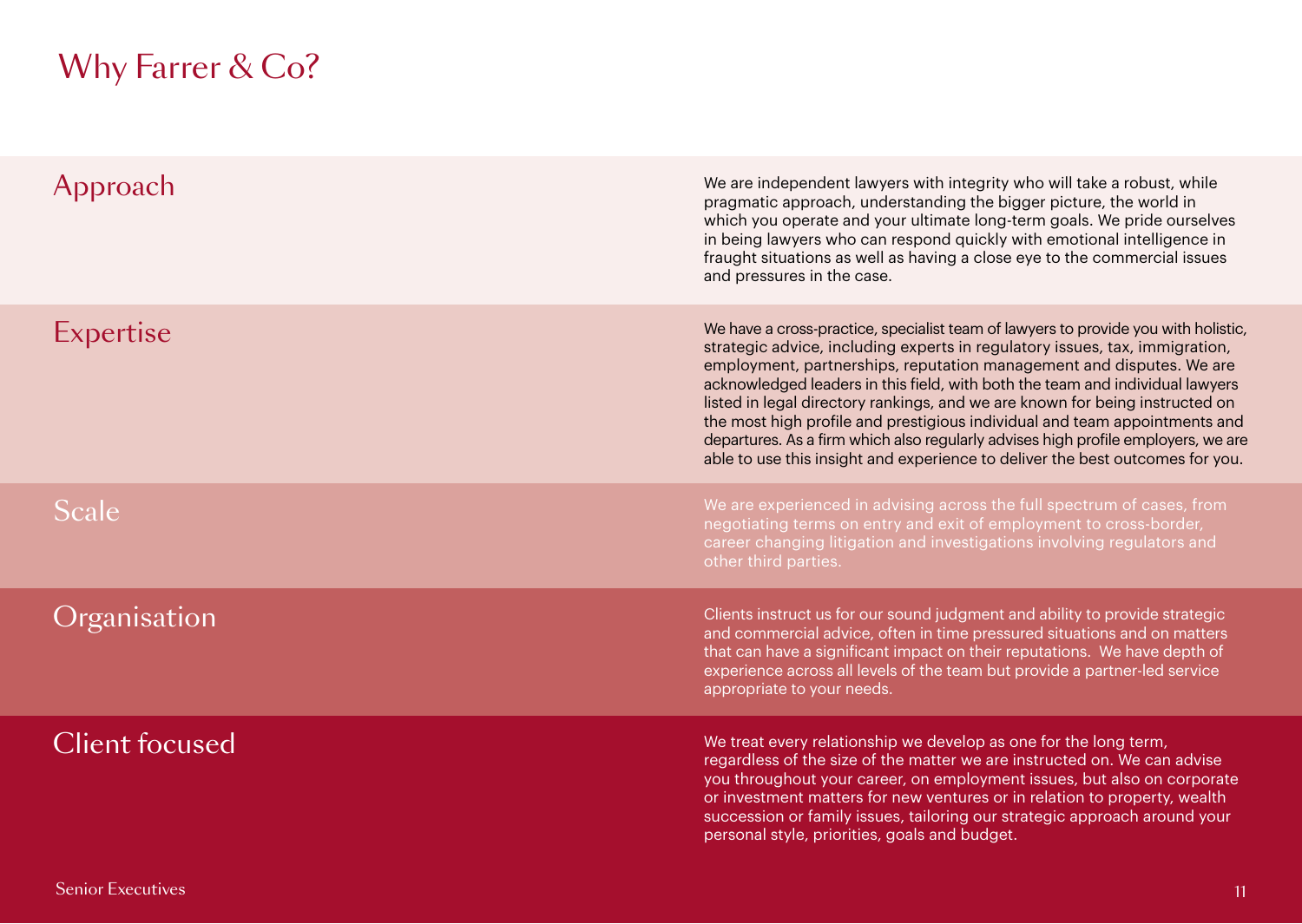They have a rare spread of talent, lawyers who can cover the full range of both types of employment law and just as importantly types of client. Certainly in the top rung of firms for senior executives.

- Legal 500 2021

## Key contacts



[Eleanor Rowswell](https://www.farrer.co.uk/people/eleanor-rowswell/) Partner, lead contact +44 (0)20 3375 7111 [eleanor.rowswell@farrer.co.uk](mailto:eleanor.rowswell%40farrer.co.uk?subject=Senior%20Executives)



[Anna Birtwistle](https://www.farrer.co.uk/people/anna-birtwistle/) Partner, lead contact +44 (0)20 3375 7463 [anna.birtwistle@farrer.co.uk](mailto:anna.birtwistle%40farrer.co.uk?subject=Senior%20Executives)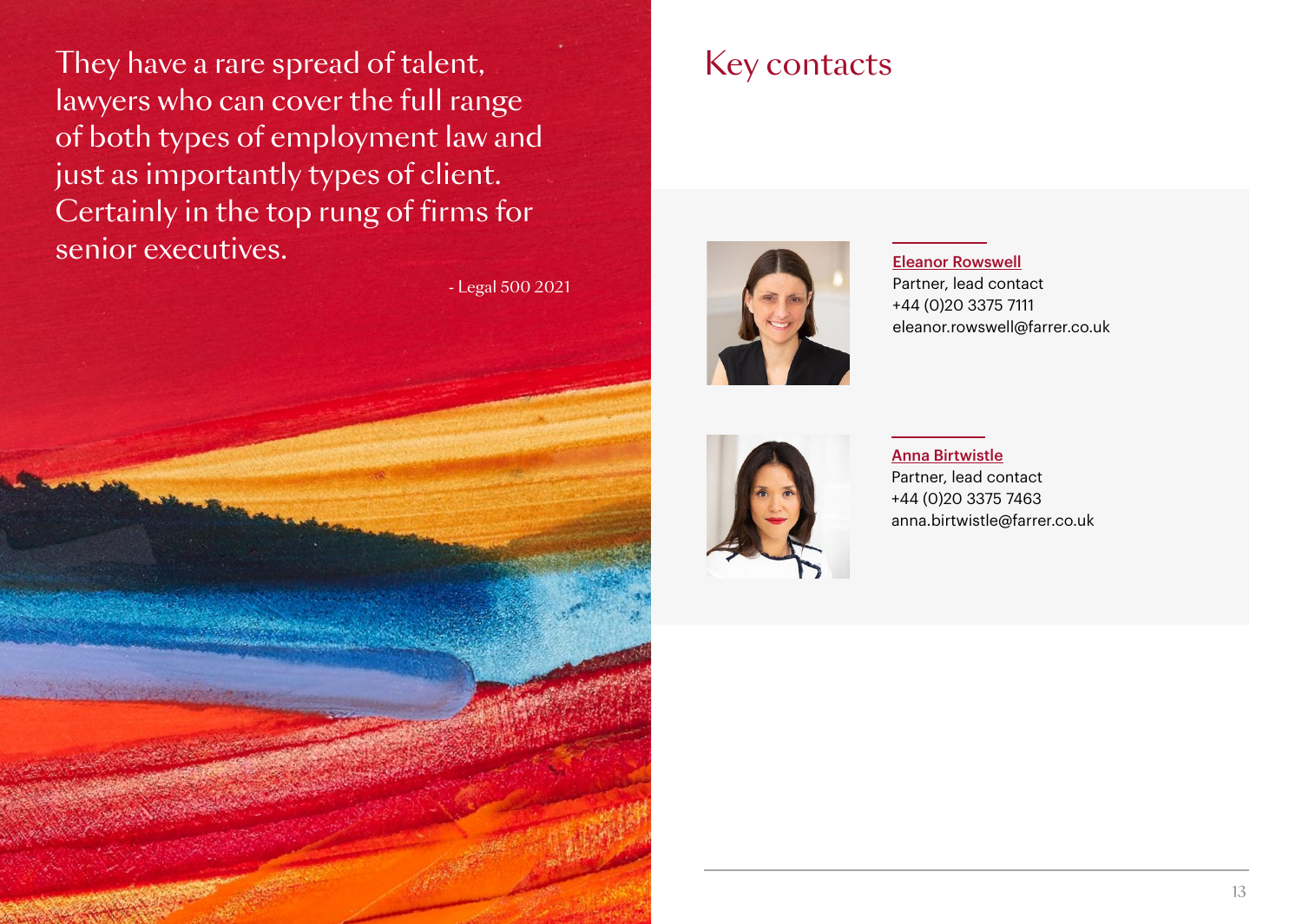

[David Hunt](https://www.farrer.co.uk/people/david-hunt/) Partner +44 (0)20 3375 7214 [david.hunt@farrer.co.uk](mailto:david.hunt%40farrer.co.uk?subject=Senior%20Executives)



[David Smellie](https://www.farrer.co.uk/people/david-smellie/) Partner +44 (0)20 3375 7394 [david.smellie@farrer.co.uk](mailto:david.smellie%40farrer.co.uk?subject=Senior%20Executives)



#### [Kathleen Heycock](https://www.farrer.co.uk/people/kathleen-heycock/)

Partner +44 (0)20 3375 7113 kathleen.heycoc[k@farrer.co.uk](mailto:kathleen.heycock%40farrer.co.uk?subject=Senior%20Executives)



#### [Rachel Lewis](https://www.farrer.co.uk/people/rachel-lewis/)

Partner +44 (0)20 3375 7440 rachel.lewis[@farrer.co.uk](mailto:rachel.lewis%40farrer.co.uk?subject=Senior%20Executives)



#### **[Jonathan Eley](https://www.farrer.co.uk/people/jonathan-eley/)** Partner +44 (0)20 3375 7275 jonathan.ele[y@farrer.co.uk](mailto:jonathan.eley%40farrer.co.uk?subject=Senior%20Executives)



#### [Maria Strauss](https://www.farrer.co.uk/people/maria-strauss/)

Partner +44 (0)20 3375 7259 [maria.strauss@farrer.co.uk](mailto:maria.strauss%40farrer.co.uk?subject=Senior%20Executives)



[Katie Fudakowski](https://www.farrer.co.uk/people/katie-fudakowski/) Partner +44 (0)20 3375 7361 katie.fudakowski[@farrer.co.uk](mailto:katie.fudakowski%40farrer.co.uk?subject=Senior%20Executives)